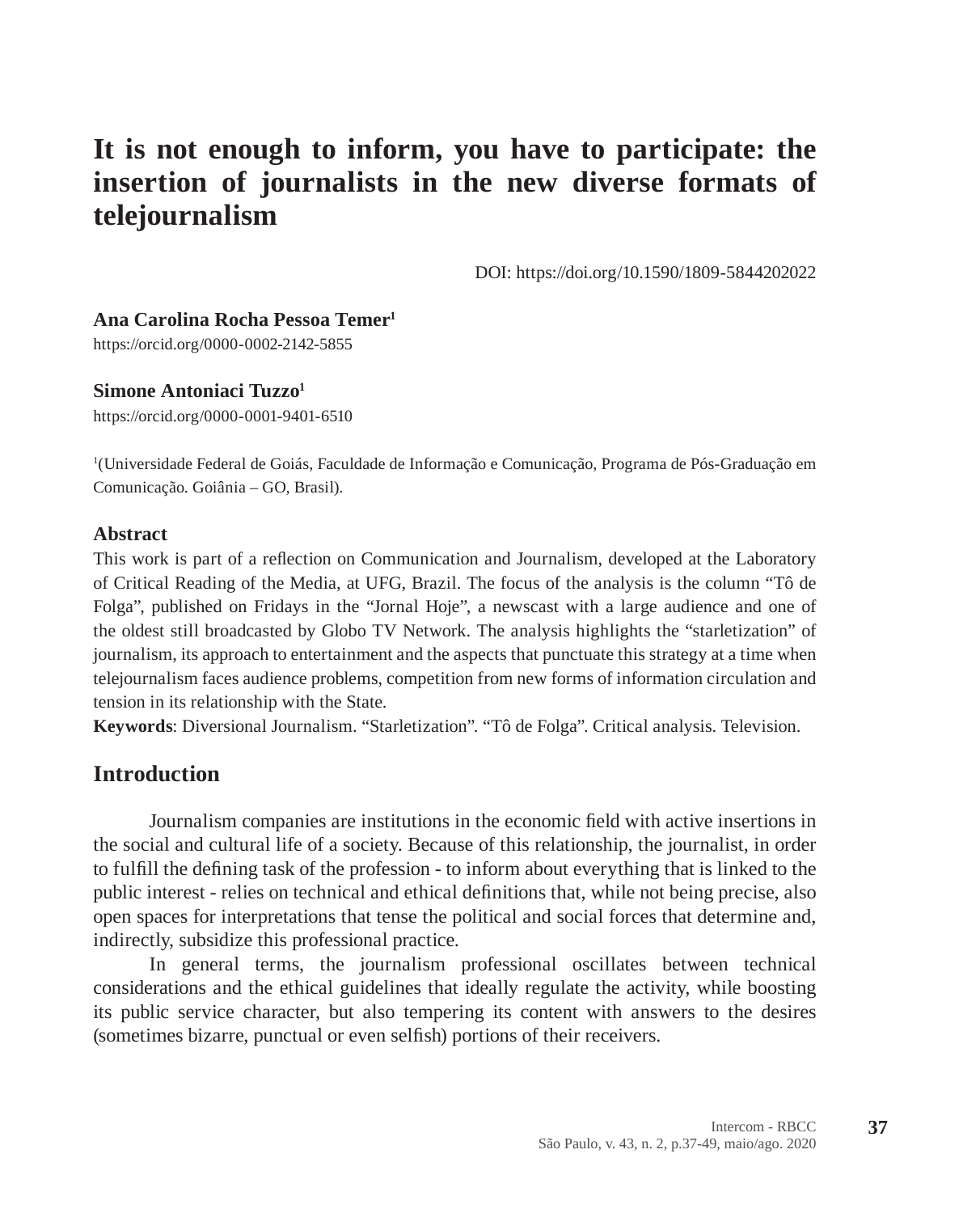In this relationship, the citizen who has the right to information becomes the consumer who also seeks leisure options, placing journalism between his social commitment and the economic conditions essential to his existence.

These considerations have delimited the works that are concerned with analyzing the relationship between, for example, journalism and politics, but are compromised when journalism is dedicated to subjects that, even though are considered lighter, also hide interest and ideologies, in the perception of values that govern contemporaneity. In this way, the perception of the individual journalist is also obliterated, that is, who is and what is their role in the transmission of information.

In Brazilian telejournalism, these issues have become even more tense due to the drop in the audience of the main television networks, which, although are still considered as the main (if not only) vehicles of journalistic information for considerable portions of the population, feel the competition from new forms of informative content and social networks, which created new models of exposure of aspects previously considered private or of strictly family interest.

It is important to note that, also as a result of this scenario, the portion of the population that remains on open TV due to the lack of conditions to migrate or, at least, mix information from other sources, for financial, social and educational reasons, makes the format and the aesthetics production of open TV programs to become suitable for this audience, often with difficulties to interpret more complex information and, therefore, demanding a more informal language.

Inserted in this context, the proposal of the column "Tô de Folga" emerges, which brings journalists living with tourists and passersby in different cities and spaces dedicated to leisure. Presented weekly by "Jornal Hoje", on the air since 2008 on Globo TV Network and broadcasted shortly after one o'clock in the afternoon, it has a loyal audience and a reference status for competing broadcasters.

Including such columns adds little to the style of the newscast, which has always dedicated space to matters of tourism and other content considered light. The difference is that, in the current proposal, the journalist inserts himself in the practice of extreme sports and closely follows the routine of some interviewees/characters, presenting proposals and ideas to increase the fun.

The term "Tô de Folga", column title from "Jornal Hoje", suggests a double interpretation, that is, a hint of places to be visited by viewers when they are on vacation and holidays; but also, that the journalist himself is off duty, leaving his states/cities of origin to enjoy different touristic places in Brazil. The term 'column' and not frame, usually used for this type of journalistic production, is defined by Globo TV Network/"Jornal Hoje", both on TV and on the Internet.

This article intends to raise questions about the attempts to approach journalism real - with entertainment, through an unusual version of diversional journalism. In addition,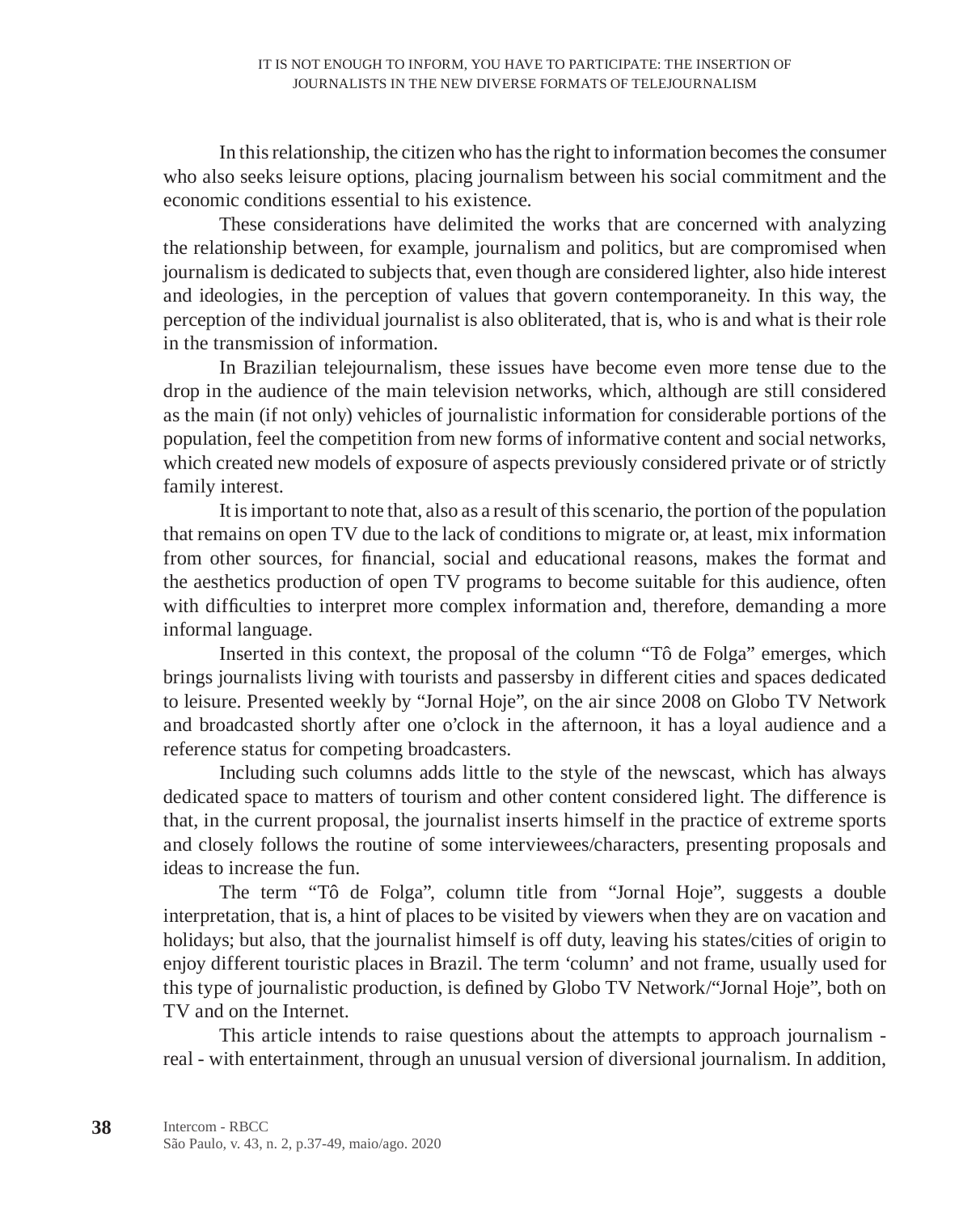study the importance of these contents for television news and whether they make up a mandatory scope for television news.

From this perspective, we seek to point out in this text the strategies of journalism; the reach, the importance of diversional journalism and the journalist's own "starletizarion"<sup>1</sup> as an action to enhance journalism itself.

## **Journalists going beyond the news**

The concept of the journalist's "starletization" here assumes the appropriation of the sense of star, that is, of the actresses who stood out in artistic presentations, in theater, in shows; that person who stands out in front of a group. It is also inspired by the concept applied by Coutinho (2001, s/p.):

> [...] by overflowing the imaginary and reaching information, mass culture would end up imposing a dramatization on the news report. In addition, there would be a process of 'starletization', in which their private lives as actors of society and of the star system would become public, always as a report of confidences, based on emotional appeal.

Regarding the journalist's "starletization", Lopes and Vieira (2004, p. 119) define as:

Starlet presenters that are most easily found on most popular television stations. Infotainment thus provokes, in France the emergence of this new category, the entertaining journalist [...] this spectacular journalism has made even the traditional news programs, in order to provide greater dramatization to the facts reported, use cinema resources [ ...].

The authors go further, explaining that this movement of "starletization" gains strength when it is inserted in the curricula of universities. In the authors' view:

> This transgenic seems to have a long future, since on the one hand, it presents a consumer market, on the other, it already has mechanisms designed to perpetuate them. In Brazil, private colleges identified with 'starletization', the media showcase built by the animators of such television programs - it is also present on the radio and in magazines - created disciplines of entertainment journalism, aiming at training professionals for this model. (LOPES; VIEIRA, 2004, p. 119).

<sup>1</sup> The term "starletization" was used by the author Morin (2001) in his book called "The Stars" from 1961. In the book, this term is used to describe the process of becoming a starlet.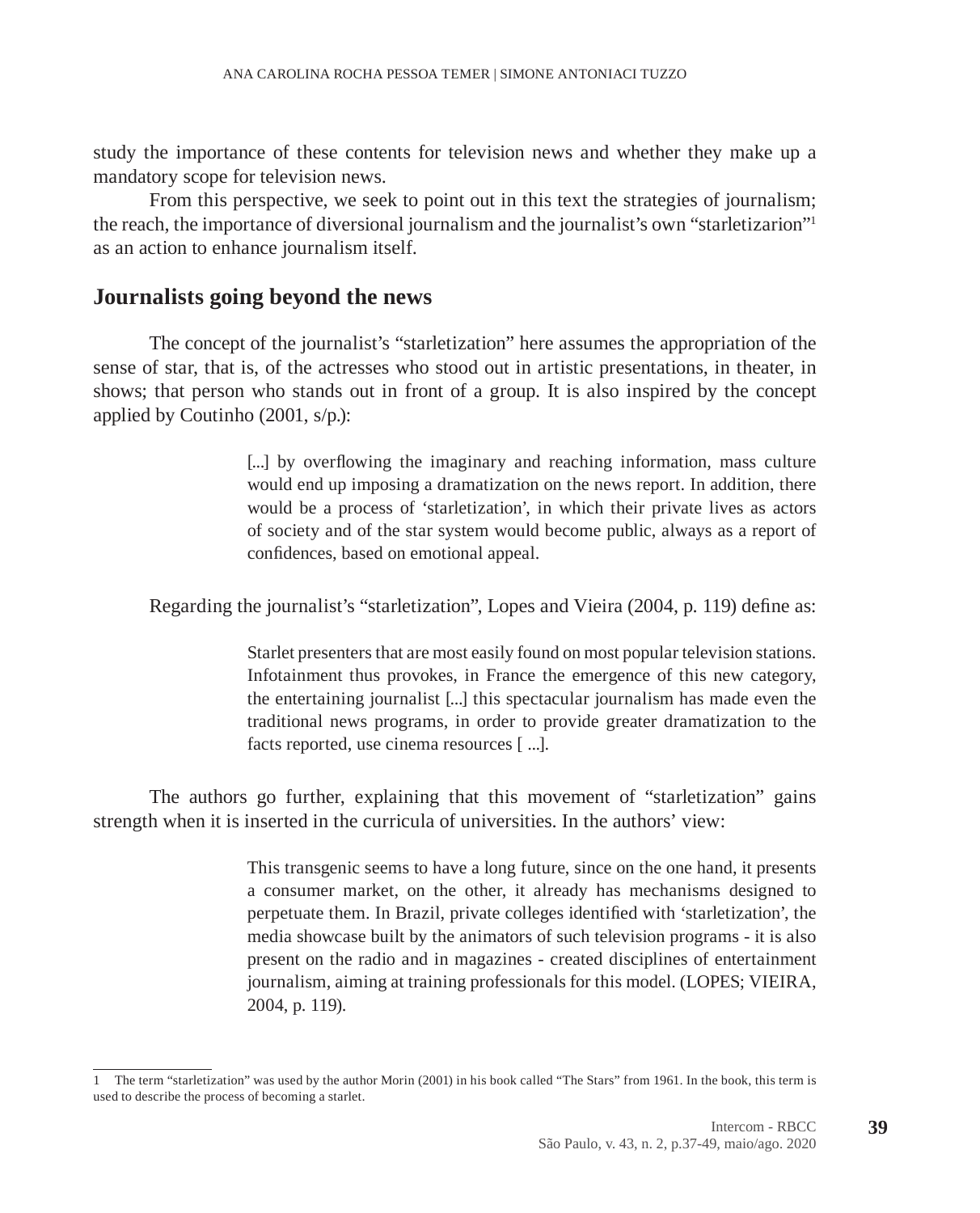In this way, telejournalism has invested in the growth of the 'starletization' processes of the newscasters. These aspects are clear in other spaces of Globo TV Network's own programming, in contents such as the "Profissão Repórter" program, for example.

In fact, in the commemorative book on the 10th anniversary of the program, Caco Barcellos (2016, p. 11-12), presenter reporter, says that the program was created "to air real life in real time [...] our reporters/producers will move simultaneously, with their own narration, ensuring a different look on each side involved in the story". The journalist also points out that in the construction of the program's format, the concern was "why not share with the public the doubts and emotions, the attempts and errors that are part of the process of building the entire report?" (BARCELLOS, 2016, p. 13). Despite Barcellos (2016, p. 39) affirming that "reporters are not characters, they are storytellers and must never lose the main focus: ordinary people who make the story"; it is added that for the team that designed the new program format, the main objective was to pass the emotion of the event to the public. "Reporters who, in addition to telling [...], would share their emotions with the public. These emotions that many of us - the so-called experienced journalists - lose over time, with each report, or that we learn to disguise in front of the cameras" (BARCELLOS, 2016, p. 13).

In the company's discourse, this would not imply secondary information, but since television news time is limited, emotional outbursts interfere qualitatively and quantitatively in the information. In practice, emotional reporters determine that the image frame is turned to his/her angle, highlighting what arouses their emotion, affecting the scenario of construction of the report - that is, the formatting of images (image information) that are fundamental elements for understanding facts by the recipients.

In this regard, it is important to point out that, in television news, not everything that is shown occurs in real time, and even when it does, the construction of journalistic material goes through carefully thought and worked out frames, camera choices and editing processes. In this set, it is highlighted that the option of presenting emotion above information is not neutral. The journalistic material transformed into a story to be told, starts to be selected or to have its aspects highlighted based on proportions of suffering that can be exposed by the reporter, and not by the quality of the information itself. Consequently, there is much more opinionated and spectacular journalism than informational.

The column "Tô de Folga", object of study of this work, follows a similar path. Although the focus is not suffering, but leisure, the opinion and spectacular aspects overlap the informational character, which, in simple terms, can result in a compromise in the quality of information.

## **Diversional journalism and its scope**

Based on what Marques de Melo (2010) defines, diversional journalism takes up elements of literature in the construction of the journalistic text. The narrative elements of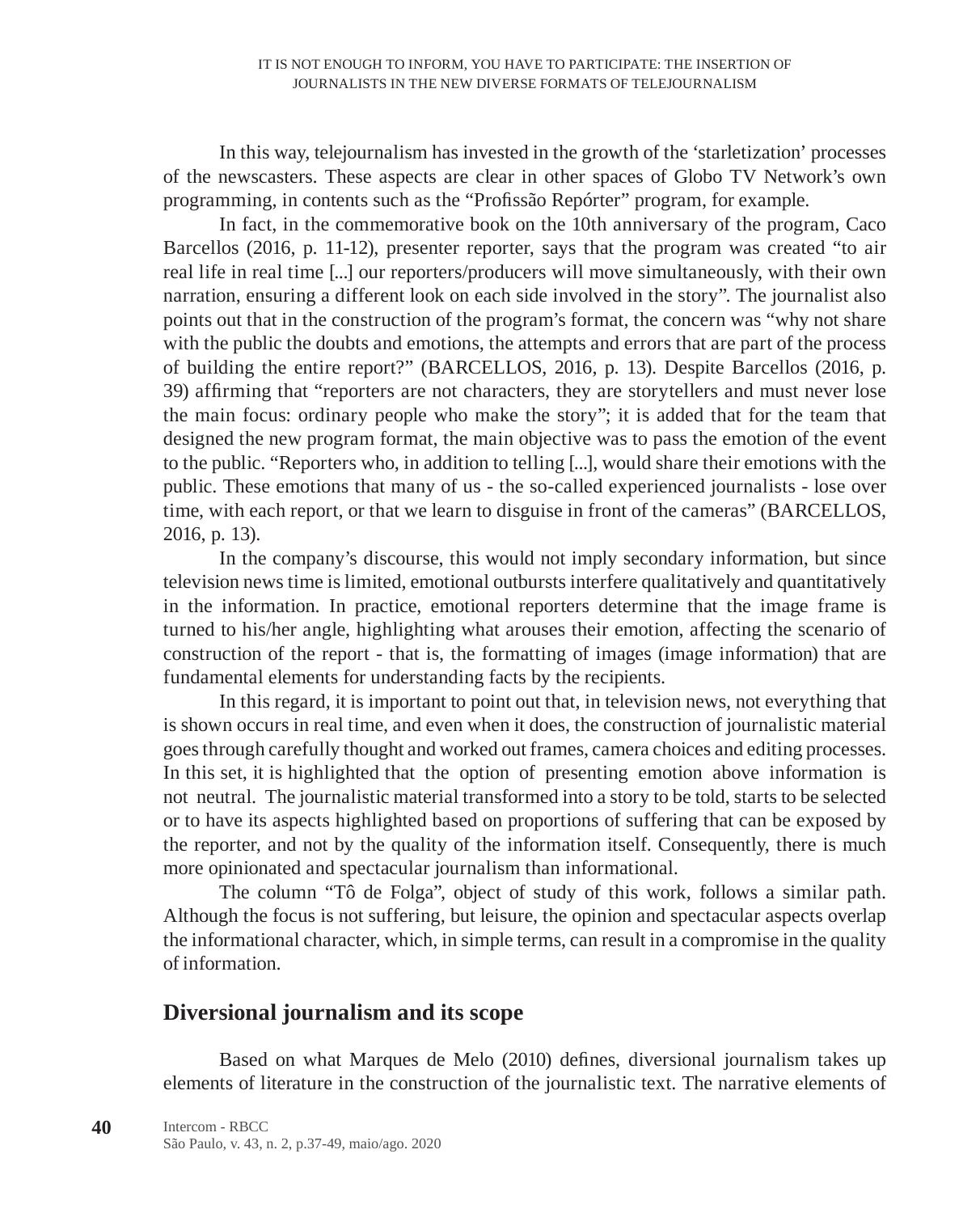the traditional journalistic text, which reinforce elements such as objectivity and neutrality, are broken or loosened, allowing the journalistic material to be based on a more subjective or less factual approach. Diversional journalism proposes to go "beyond the facts", subverting the existence of a rigid formula, which would be the basis of the traditional journalistic text, but providing additional elements such as subjective interpretations of reality.

It is noteworthy, however, that this definition can also be applied to other types of journalistic content that seek to assert themselves in contemporary analyzes, such as investigative, literary, gonzo journalism, among others. In view of these possibilities, Marques de Melo (2010, p. 3) delimits diversional journalism as:

> [...] a variant of analytical-educational journalism, matrix of the interpretive genre. Likewise, a segment of an emotional and hedonistic nature appears, nourished by the civilization of leisure, configuring the diversional genre, whose identity falters between the real world and the imaginary narrative.

For Marques de Melo (2010), the concept of diversional journalism involves the emotional/hedonistic nature, in a relationship of proximity or meeting the needs of the "civilization of leisure". In this way, in addition to the textual aspects, diversional journalism must be defined based on its objectives: to serve an audience avid for emotions, pleasure, entertainment, spectacle and resistant to effort, depth and patience. It is a light journalism, based on elements that refer to what is aesthetically attractive, but which is also fun and pleasurable.

In telejournalism, this relationship involves the use of cinema resources, in a narrative that is more visual than verbal, but which also relies on adjectives, hyperbole, eventual suspense (even if intentionally constructed), scares, screams, questions and a lot of emotion.

In practical terms, diversional journalism is strategic for news programs, as it offers the opportunity to score with light content, factual material of great impact. But the advantages of this material grow exponentially with the insertion of the service, which in addition to the qualities of the diversional, has didactic or formative aspects, which includes the presentation of new ideas and even ideological contents that allow the reinforcement or reformation of perceptions about people, places and professional activities.

## **Journalism in television, journalism for television**

The development of the press as a social institution arose from the need for a communication system that, from the development of printing technology, would meet the operational needs for the circulation of information in an expanded, mobile and complex society. This fact, which has been marked by contradictory interests since its birth, is strained by the process of institutionalization of electronic means of communication, mainly radio and television, which make it possible to reach large numbers of people from different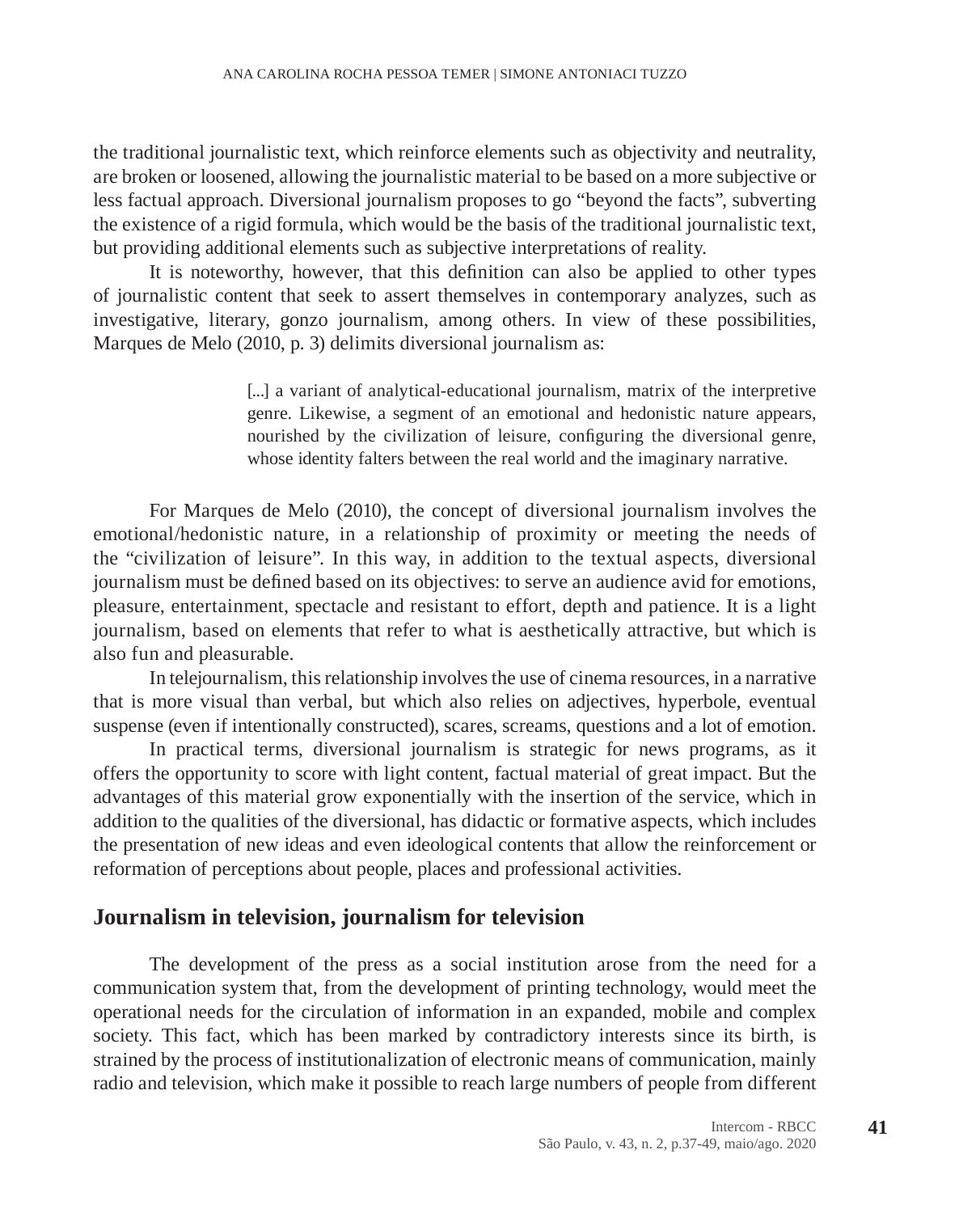backgrounds and social classes, without prior physical or social agglutination, in a context of urban and industrial revolution.

The television operating model reflects the view of networked and affiliated broadcasters; and it also seeks the centrality of contents and unification of the programming grid intended for a broad, depersonalized and nationalized audience, but increasingly more individualized in its form of reception.

In these new habits, Brazilian television audience, due to the unique characteristics that determined their formation, among them the low literacy and the valorization of a modernization project that saw on television an element of reaffirmation, makes telejournalism a content of great importance in the programming grid.

In fact, telejournalism is decisive in the construction of the symbolic power of the environment, since it interposes itself as a public service for the population and a space for the dissemination of truth and important facts for society. But the commitment to the truth, a defining element of journalism, gains strength in Brazilian television from particular conditioning elements, which involve the use of seductive technical, visual and aesthetic resources, including the capture and treatment of information. Brazilian television not only invested in the elaboration of visually attractive and aesthetically competent news programs, but also sought in the technique and quality of the reproduction of images a kind of guarantee of fidelity and veracity.

Throughout its many years on the air, Brazilian television news, in a model led by Globo TV Network, has been supported by the strategy of presenting itself as the great window for monitoring the most important facts in Brazil and the world, while claiming the role of voice of social agents, charged with denouncing and even seeking solutions to problems of public and/or structural order.

These elements, which, among other things, guarantee a consubstantial role for television as a social actor in Brazil's busy political, economic and social scenario, have demanded large investments in improvement, but also have brought about new formats and content that can guarantee an increasing more disputed and not so loyal audience.

In practical terms, this also meant investments in new formats and content and, in particular, the approach and loyalty of the audience through the so-called diversional journalism and service journalism, a term coined in the United States (DIEZHANDINO, 1994) which, when translated into Portuguese, implies the notion of contents that aim to provide a service, in the sense of guiding or even awakening the viewer's awareness of a problem.

Initially, the term seems to be linked to women's magazines or journalism aimed at the female audience and Jofilly (1991, p. 98-99) describes it as having as its main objective "saving time and money for the reader". The intention of service journalism, therefore, is to serve as a guide for readers, to inform them about advantageous options for services and consumption, but also to provide guidance on social rights and other aspects of the individual's relationship with public and private institutions.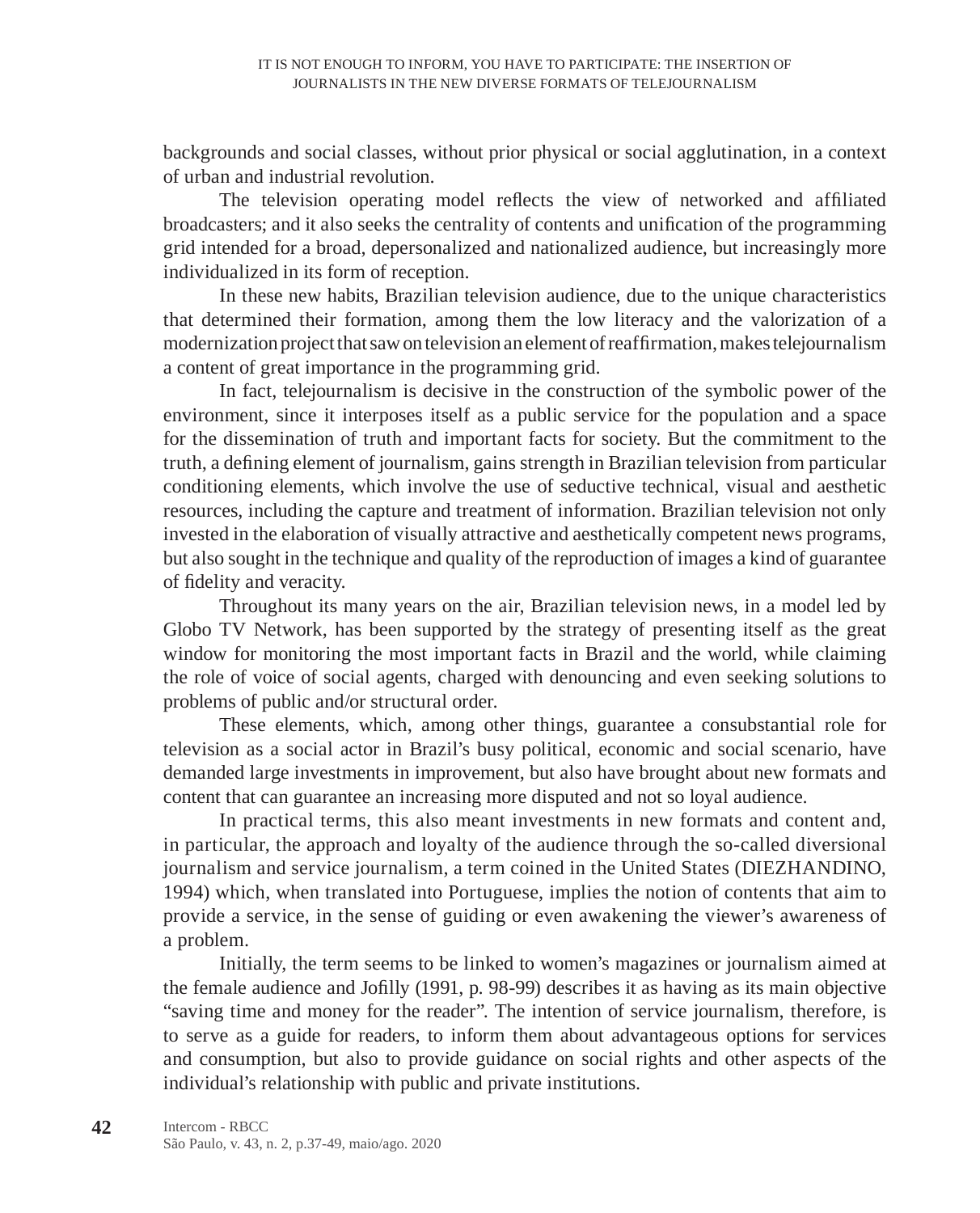In this relationship, service journalism involves suggestions/guidelines that can range from information on business and economics, individual rights or comments/diverse guidelines on rights and duties and other issues involving the State, such as service access links (income tax return declaration form, among others), but also tips on food and diet, etiquette, leisure and tourism options.

It is in this last relationship that the column "Tô de Folga" is inserted, which clearly intends to present alternative spaces for national tourism, leveraging possibilities for sightseeing and differentiated sports practices. Here it is clear that there is a claim. Whether this becomes real is another matter to be discussed.

In this sense, the column shows the search for experimentation with new formats and contents, which invite the audience to insert themselves symbolically in the news, but also assumes the presumption of telejournalism as a symbolic system in view of the relations established by the journalists who participate in the elaboration of the material.

They represent privileged individuals in the microcosm of the world of work, since they are inserted in an activity that, being socially recognized as of great importance, also have access to differentiated information and to the experiences and pleasures that differentiate them from other workers. In this sense, the column proposal also considers the insertion of news professionals in the news program itself, passing on the idea that participation in the column represents a kind of "recognition or award" inherent to the function itself.

However, what is questioned in this analysis is whether this process of journalists' "starletization", or even their exhibition as themselves in a space of escape from the world of events, also constitutes a denial of the journalistic function itself of informing and constructing socially the daily routine, presenting a kind of escape plan from a reality that becomes more and more complex. Another line is to question whether the hegemony and legitimacy of television journalism, threatened by the fragility of institutions in the Brazilian scenario, seeks new spaces for its recognition and maintenance of its audience, approaching characteristic formats of entertainment.

# **Globo TV Network, "Jornal Hoje" and "Tô de Folga" - a trajectory**

To understand the inclusion of diverse content in television news, it is also necessary to understand how the relationship between telejournalism in Brazil is marked by evident business interests (even though complex), which, in turn, opens up possibilities for sensationalist appeals and a permanent anchoring in a speech - which is not always reflected in actions - in defense of the ethical issues that define journalism: the journalist's truth as a combatant in the defense of truth and information.

Brazilian television inherited from the radio an illiterate public and, in general, in the process of adapting to an industrial urban modernity that has as one of its central aspects the consumption of goods and services. From this context, this audience tends to link the truth with the images displayed on the newscast screens, reinforcing the visuality of the information.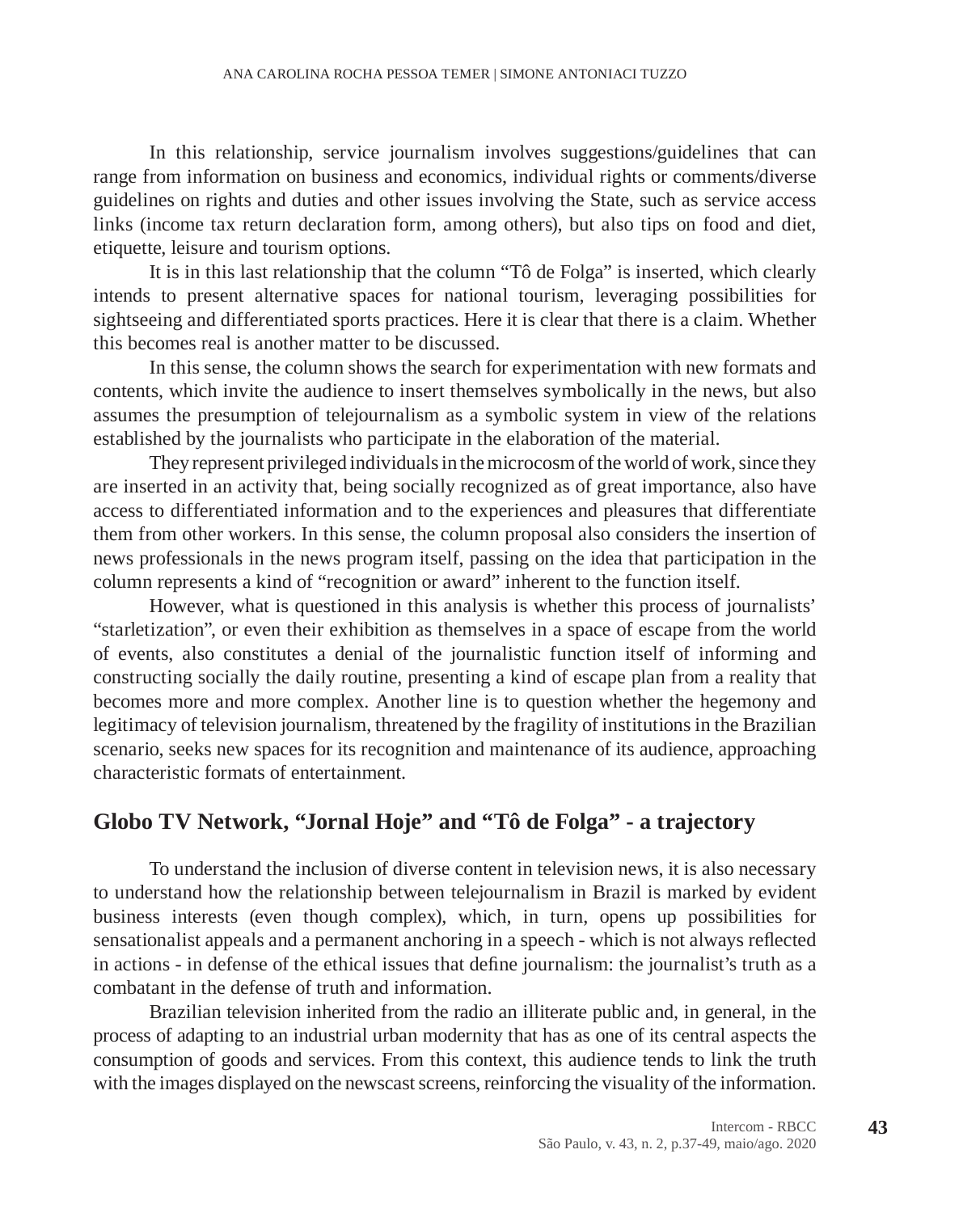In telejournalism, the journalist is the one who is part of a strategy to build telejournalistic credibility as a guarantor in loco for the popular expression "it is true because I saw it".

This relationship is evidenced mainly from 1969, the debut year of "Jornal Nacional", a news program whose bases are grounded on the tripod of technology, aesthetics and pseudoneutrality / objectivity. The first two elements of this base are translated into a clean look - metallic blue (reinforcing the human achievement of reaching the moon), but the aesthetic is also reinforced by the progressive presence of reporters outside the studios, where the event takes place. Having journalists on the streets, witnessing the event, reinforces the competence of the newscast itself, and values the alleged neutrality / objectivity, which in turn is reinforced by an incisive speech and stripped of adjectives, in which the factual function and the present tense predominated (and still predominates). The ensemble was completed by the serious - if not to say pompous - narration of newsmen, largely from the radio, endowed with powerful voices and timbres.

The strategic use of these elements in television news was defining for their importance in the programming grid of television stations, and in particular of Globo TV Network. But the consequences also affected the vehicles that orbited (orbit) around the television - and that started to provide the public with information about the next chapters of the soap operas and the private life of the idols that emerge on the screen. These contents included - whenever possible - data on TV journalists/newsmen.

Having won the primacy of the audience, the cast of Globo TV Network telejournalism was an object of public interest. This relationship was reinforced after changes in the format of television news narratives, which, like the process of redemocratization in the country, occurred slowly and gradually. Little by little, the growth of the audience of the new networks built on the Tupi estate, affected Globo TV Network news. From the 1990s on, the broadcaster took over the expression Community Journalism, misrepresenting the concept that has long been used in studies on journalism, and invests in a coverage whose appeal is a discourse of valuing citizenship, through complaints about the problems of urban infrastructure and issues related to violence and corruption, but which also opens space for greater exposure of journalists linked to affiliated broadcasters.

In this new approach, the image of journalists/newsmen changes progressively. Cid Moreira's model - serious and distant - is replaced by friendly professionals, built by less rigid speeches and occasional comments - in which there is no lack of irony or indignation, but who are also open to popular expressions and possible slang, in a simulated dialogue with the receptor.

This relationship subtly resembles the model used in hybrid programs<sup>2</sup> - particularly in women's magazines - and was absorbed differently by the newscasts of the broadcaster, since, although they are based on a characteristic model of the broadcaster, it is also noticeable that each newscast has its own identity, fostered according to the broadcast time and the

<sup>2</sup> In principle, hybrid programs are re-combinations of existing genres that, after some time, consolidate as a new genre; but the term also applies to programs and content that use already consolidated formats, mixing entertainment and journalism, for example.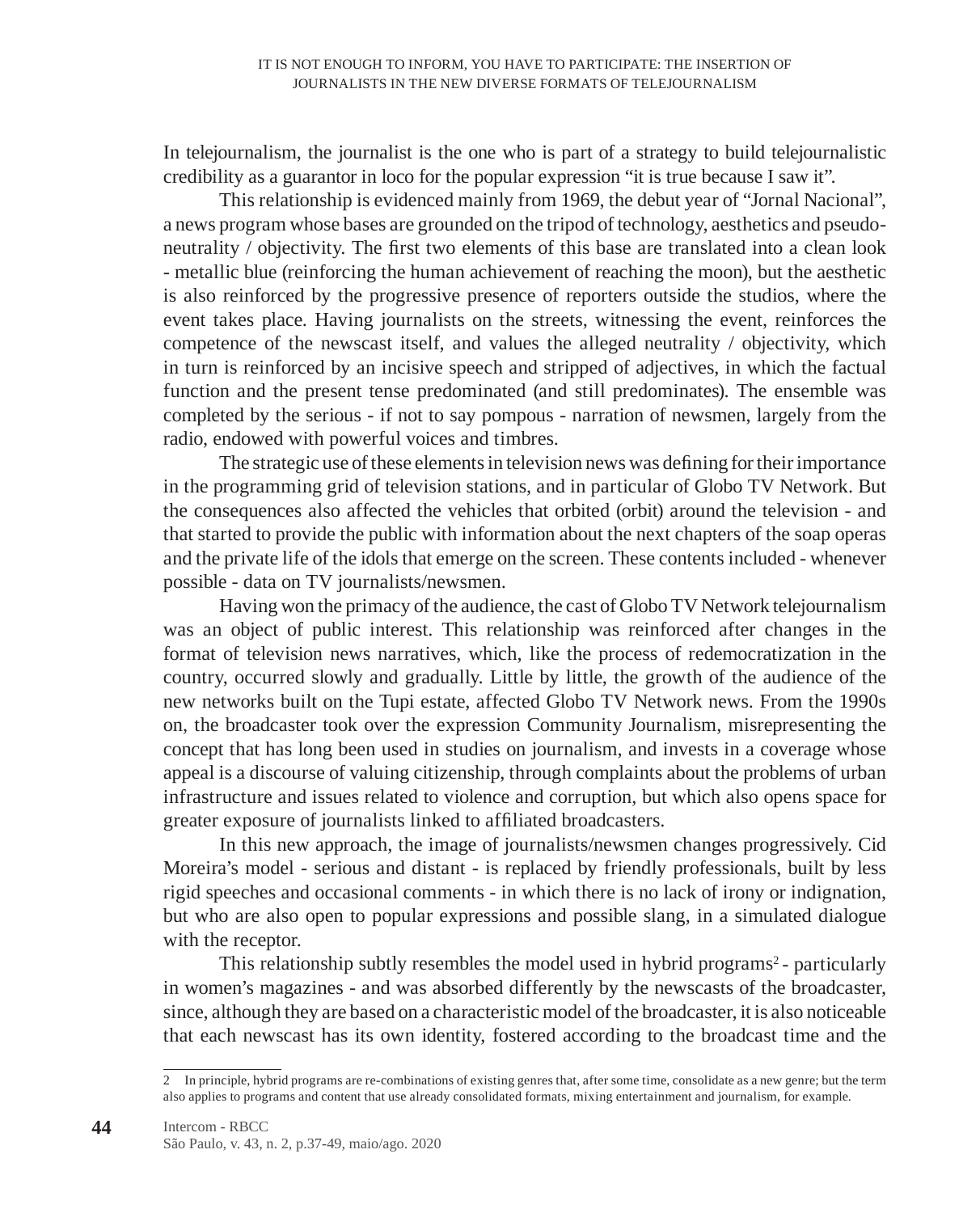potential audience perceived by the broadcaster. This identity, at the same time subtle and evident, makes it possible to insert attractions - which in television news would correspond (in a superficial relationship) to fixed sections of the printed newspaper.

In this set of possibilities, "Jornal Hoje", one of the oldest on the broadcaster, was aired for the first time on April 21, 1971 and, since its debut, it has been proposed to be a women's magazine that did not dispense with the morning news. Thus, it had more flexibility in the inclusion of themes and contents of diversional journalism. This set of contents featured articles on travel and tourism, but the issue gained new outlines in the column "Tô de Folga".

The column "Tô de Folga" was aired for the first time in February 2008, presented by Léo Batista and Luís Jatobá. On the website Globo Memory, the column is ready to give leisure tips for holidays and weekends, prepared by local reporters. Current presenters are Sandra Annemberg and Evaristo Costa.

## **Break from the news, but with emotion and work**

Displayed weekly on Fridays in "Jornal Hoje", the column "Tô de Folga" has as its central axis to take journalists from the different broadcasters that are part of the network – Globo TV Network itself and affiliates - to tourist cities far from the place of their professional activity, in a simulation in which these professionals enjoy leisure or vacation moments.

 The proposal involves visits to famous touristic spots, but also points out new options for the public, presenting little-known places. In terms of style or the possibility of touristic exploration, the diversity of the places visited by television journalists is considerable. Based on a previous follow-up through the television and through the newscast website, three editions of "Tô de Folga" for this work were selected. It was chosen a sample that brought journalists from different regions, but also favored variety in the choice of different places visited by them.

Thus, the sample consists of the reports by Kíria Meurer from Florianópolis (SC), visiting the Camamu Bay, in Bahia, shown on February 3, 2017; the adventure of the journalist Michaella Rincon, who left Rio Grande do Norte to explore Bento Gonçalves, in Rio Grande do Sul, shown on March 17, 2017; and the trip of Ana Zimermam, who left straight from the Lava-Jato<sup>3</sup> in Curitiba to São José da Coroa Grande, shown on May 5, 2017.

Still on prior monitoring and material selection, it was found that the involvement of reporters and the choice of locations privilege the South, Southeast and Northeast regions, having found an episode that presents Alter do Chão, in the North region, and the transfer of the reporter Fábio Castro, from Goiânia, in the Midwest region, to Morro de São Paulo (BA). No other locations or participants were found in the North or Midwest region. Since they constitute exceptions within the production standard, these episodes were not selected for analysis. The analysis of the programs was based on the Critical Discourse Analysis,

<sup>3</sup> Operation Car Wash (Portuguese: *Operação Lava-Jato*) is an ongoing criminal investigation by the Federal Police of Brazil, Curitiba Branch.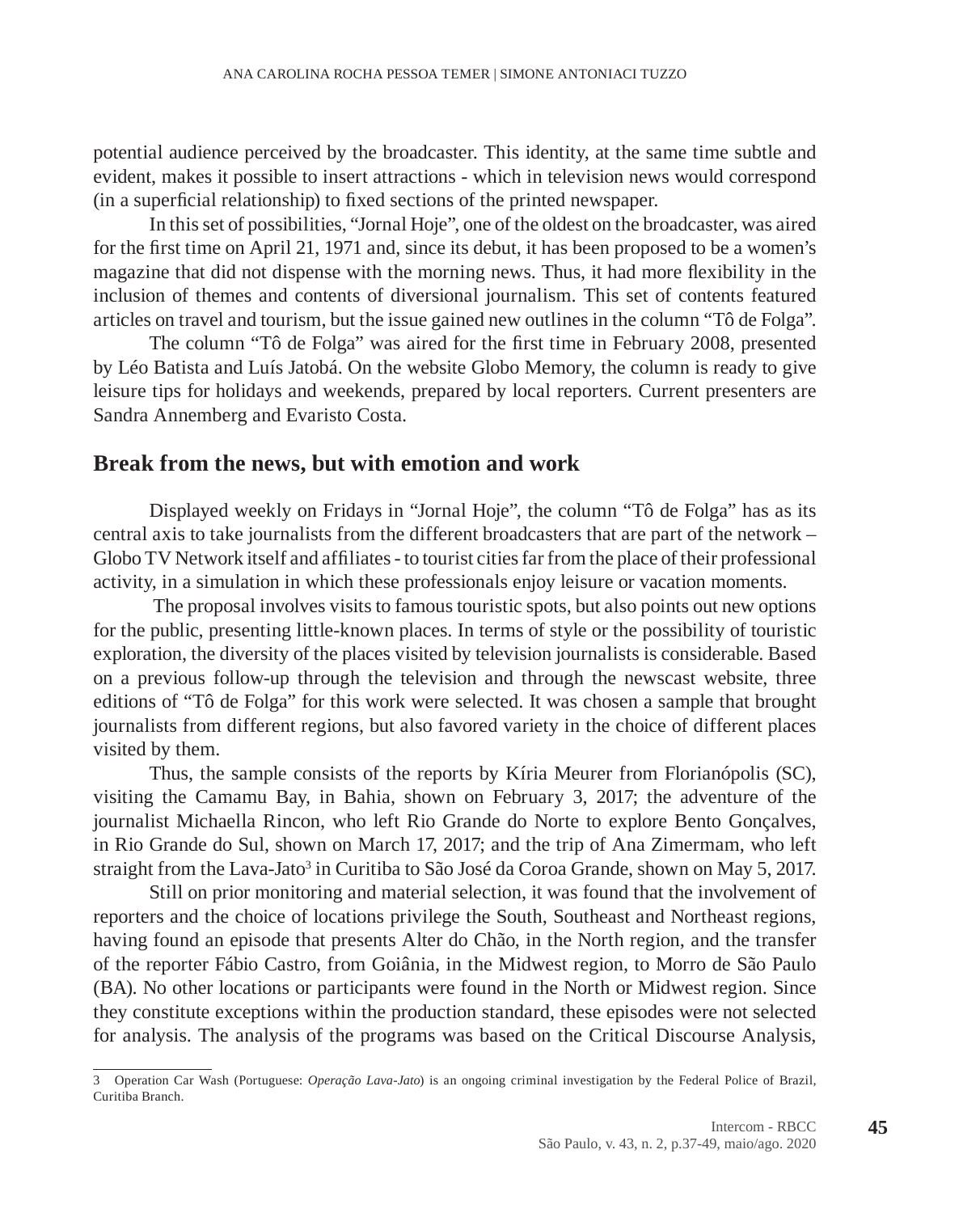consolidated in Fairclough (2003), which used the expression 'Critical Discourse Analysis' for the first time in an article published in the Journal of Pragmatics, in 1985, based on a perception of language as an irreducible part of social life dialectically interconnected to other social elements.

In a critical analysis, we can see that the reporter Kíria Meurer from Florianópolis (SC) paid a visit to Camamu Bay, in Bahia, as a tourist, boarding the schooner, showing the islands that made up the place or trying the cuisine as a tourist who goes through the experience for the first time. The emotion experienced by the reporter is a striking point in the story, which tries to convey this feeling to viewers, inviting them to live the same feeling.

Michaella Rincon left Rio Grande do Norte to explore Bento Gonçalves, in Rio Grande do Sul, and showed that the Serra Gaúcha has more than wine and fondue to offer. The reporter played extreme sports in the park that focused on outdoor activities. According to the journalist, the spirit of the script was to challenge her own limits to discover what the emotions in these experiences are. The reporter tried bungee jumping, tree climbing, rappelling in the mountains, quadricycle biking across the river and mud, rafting down the rapids of a river and zip lining. In each sport, the concern was to insert the viewer into the emotion and complicity of the experience.

Ana Zimermam left Curitiba to visit São José da Coroa Grande in Pernambuco. When presenting the column in "Jornal Hoje", the presenter Sandra Annemberg insisted that the reporter deserved a break, after all, she was working in "Operação Lava-Jato" and, thus, said that Ana Zimermam would rest for a while, in rivers and natural pools that form at low tide in São José da Coroa Grande. In the leisure schedule, there was a catamaran ride, stand up paddle, kayak and diving in the calm sea with a visit to the corals. The highlight of this experience of diving trip was the encounter of fresh and salt water. The reporter closed the story saying that she was already in the mood to return and the presenter resumed the scene reaffirming: "You deserve this break"!

The speeches confirm the hypothesis that the name "Tô de Folga" is used by the broadcaster in both directions, that is, the tip for viewers, but also the need to show Globo TV Network presenters/journalists at rest/vacation, being able to participate in amusements and sports activities (especially those that require effort and courage) and relax in the tourist attractions they present as travelers and not as journalists.

This representation, of course, erases the aspects that involve the production of the material broadcasted and all the work related to this activity, in which the journalist is removed from the factual material, but remains at the service of the broadcaster even when he is apparently off duty.

## **Conclusion**

Raising considerations about the content of journalism and/or the importance of diversional content in television news involves a certain complexity. Journalism is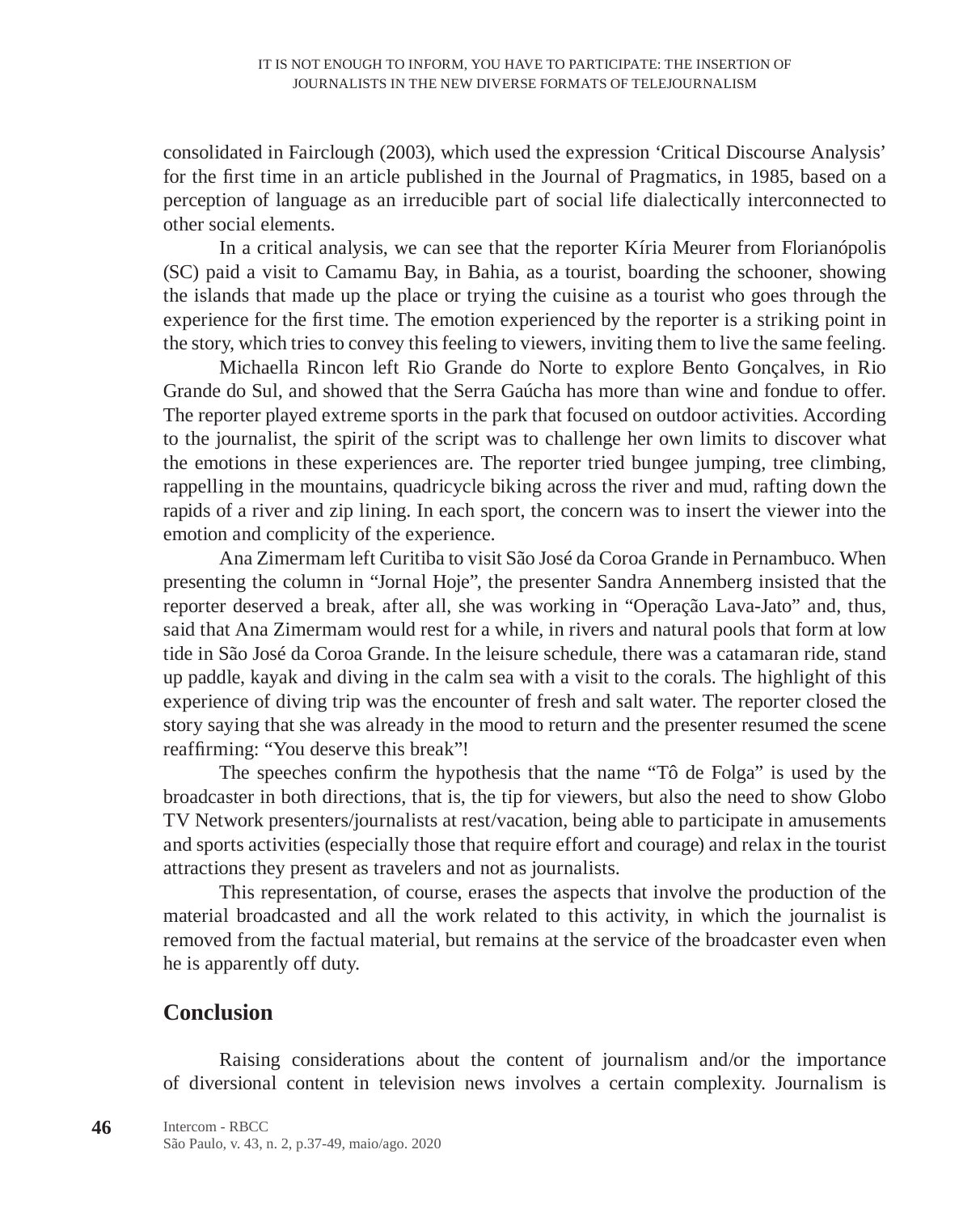a discursive production that, at the same time that it selects, organizes and distributes information, also assumes the function of "conjuring its powers and dangers, dominating its random event, evading its heavy and fearful materiality (FOUCAULT, 2008, p. 26), inserted in a social group "constituted by fields, microcosms or spaces of objective relations, which have their own logic, not reproduced and irreducible to the logic that governs other fields" (BOURDIEU, 1996, p. 50).

In this sense, it is important to remember that Groth (2011), when he first started studying journalism, already warned the need not to confuse journalism with journalistic products (newspapers, magazines, among others). The same applies to the relationship between journalism and journalists. This is because journalism is, at the same time, a relationship between the technical/technological possibilities of reproducing information, company and ethical commitment to the truth and service to the public. The insertion of journalists is in the three elements: in technical production (the mastery of languages and techniques for producing content), in the business relationship, as an employee or provider of paid services, but it takes on specific aspects with regard to the relationship to ethical commitment.

Journalism is also a professional activity, the basis of which involves relying on journalists to check facts and give them public life. In the case of journalism, these delimitations are also due to the delimitation of the locus that the individual journalist occupies in the social space and the very ethos that involves this professional practice. Ethos, therefore, refers to the statement that the individual elaborates about himself, as it concerns the "tone, character and quality of life, his moral and aesthetic style, and his disposition is the underlying attitude towards himself and to your world that life reflects" (GEERTZ, 1989, p. 94). At the same time, ethos establishes a perception of the individual's relationship with society, legitimizing the discourse about himself and his actions.

It is not surprising, therefore, that journalistic activity is punctuated by professional jargon, usually derived from strategic or performance rituals that define professional actions $^{\rm 4}$ . However, new possibilities for the circulation of information, added to internal issues - such as the deregulation of the profession itself<sup>5</sup> and, in the case of open signal television, the change in the profile of receivers and the gradual removal of an audience - generated the need to value the activity and, by extension, the press professionals themselves.

Although this proposal tends to the ethical relations inherent in the activity and, eventually, it clashes with the professional ethos itself in portraying the "off duty" journalists and, more explicitly, practicing extreme sports and other activities that require courage, "Jornal Hoje" explores a relationship that goes beyond journalistic activity with information.

This is because, in journalism, the relationship of trust with the reader does not depend only on "what is said", but also on the trust in those who state the fact, in the contract

<sup>4</sup> Among these jargon, we highlight the expression a little out of use: "when the journalist is bigger than the news one of the two is false", phrase repeated in the newsrooms, and attributed by journalist Silvio Brassan to Antônio Carlos Magalhães. Available at: http: //www.recantodasletras.com.br/entrevistas/2151785. Accessed on: 3 mar. 2017.

<sup>5</sup> The end of the diploma requirement for the professional practice of journalism.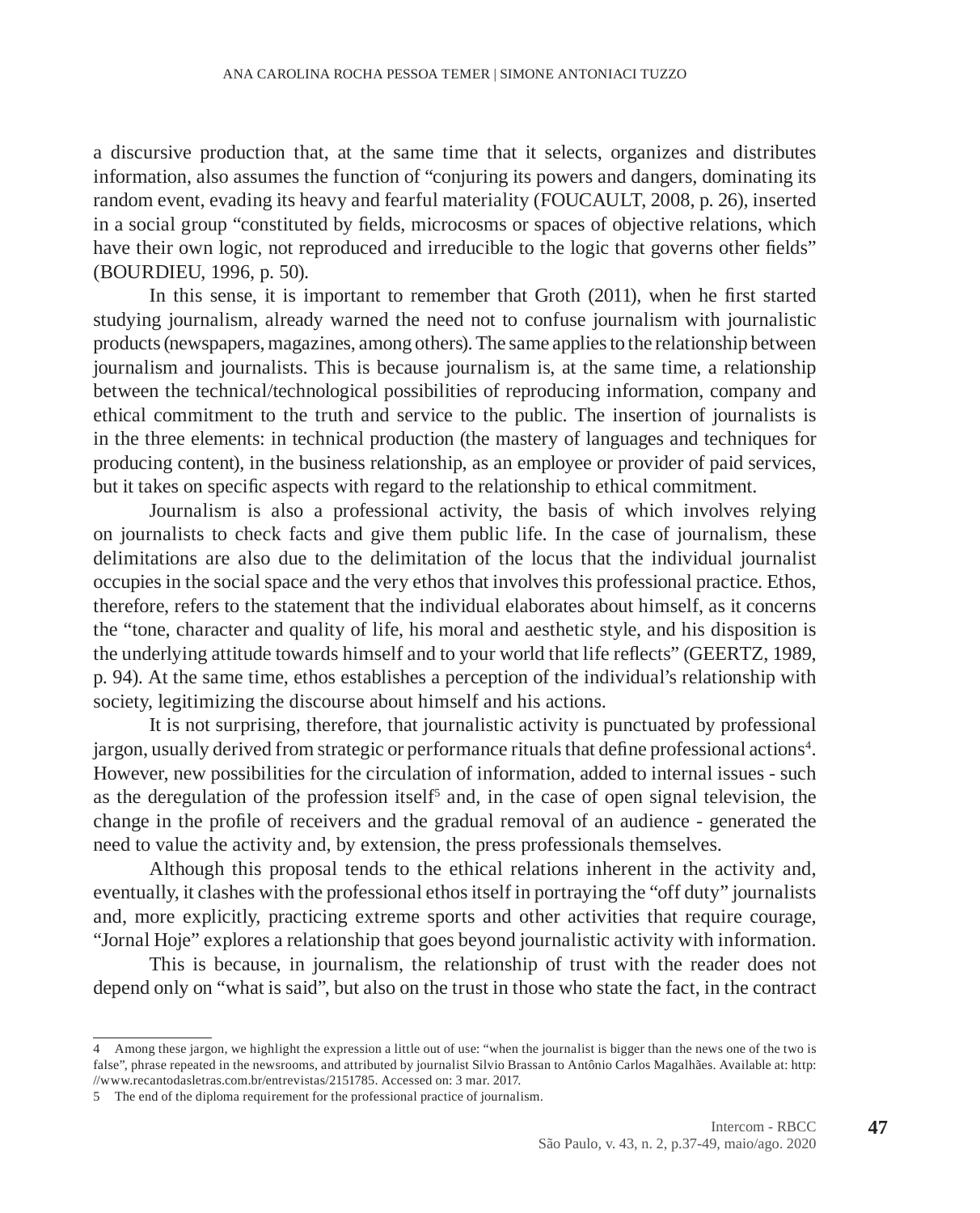signed between the journalist and the reader (VERÓN, 2004). And although the contract is firm in the relationship of journalism with the truth, it also includes - surreptitiously, a relationship of courage for the journalist/journalism to tell the truth even when it is contrary to the interest of the institutions.

Considering these aspects, the proximity to entertainment and the "starletization" of journalism professionals should not be seen only as a strategy for living with social networks, although it also meets this need. In a time of crisis, in which journalism faces new models of information circulation and, above all, in a time of crisis in the narrative about Brazil, in which journalism itself becomes a vector for denouncing a large number of corruption actions and illegalities that affect Brazilian politics (and especially politicians), it is essential to humanize the image of journalists, and even to go further: to make them as individuals endowed with great curiosity and, above all, exceptional courage.

Of course, the relationship also has a business marketing aspect, as it shows Globo TV Network recognizing and rewarding its press professionals, who are presented as enjoying a well-deserved vacation, but also as happy and satisfied journalists with the profession. In this way, the presentation of journalists in "Tô de Folga" goes beyond the provision of services, also going beyond the idea of journalistic neutrality/objectivity, since it is supported by the reinforcement of what Viera Filho (1991) will call the Clark Kent Complex $^6$ .

Thus, observing the situations in which fiction colors the profession<sup>7</sup> with the dayto-day of a permanent and wonderful adventure (VIEIRA FILHO, 1991), we also have real reports in which journalists demonstrate that courage is a trait of the journalist's own personality, because it manifests itself even in the moments of rest. At this point, it is possible to see that the insertion of "Tô de Folga" involves a tangle of relationships woven (not necessarily consciously) between various actors: communication entrepreneurs, journalists and even the recipients of content, which, more than they never feel the need to reaffirm the existence of courage and heroism.

# **References**

BARCELLOS, C. **Profissão repórter 10 anos**: grandes aventuras e grandes coberturas. São Paulo: Planeta, 2016.

BOURDIEU, P. **Razões Práticas**: sobre a teoria da ação. São Paulo: Papirus, 1996.

COUTINHO, I. Telejornalismo e encenação: quando a reportagem vira show. *In:* VIII SIMPÓSIO DA PESQUISA EM COMUNICAÇÃO DA REGIÃO SUDESTE. Vitória – ES, 2001. Articles of the Research Group: Jornalismo. **Anais...** Available at: http://intercom.org.br/papers/viiisipec/gt05/36\_Iluska%20 Coutinho\_trabalho%20completo.htm. Accessed on: June 2 2017.

<sup>6</sup> Journalist who is the alter-ego of Superman.

<sup>7</sup> In fiction, the presence of journalists goes beyond comics, but even if limited to this media, there are several examples of journalists in the universe of superheroes. Among them, in Spider-Man, Peter Parker is a photojournalist; April O'Neil, character of the Ninja Turtles; Lois Lane, Superman's girlfriend; Iris West, a character in The Flash and, more recently, in the television show, Super-Girl herself also works in journalism.